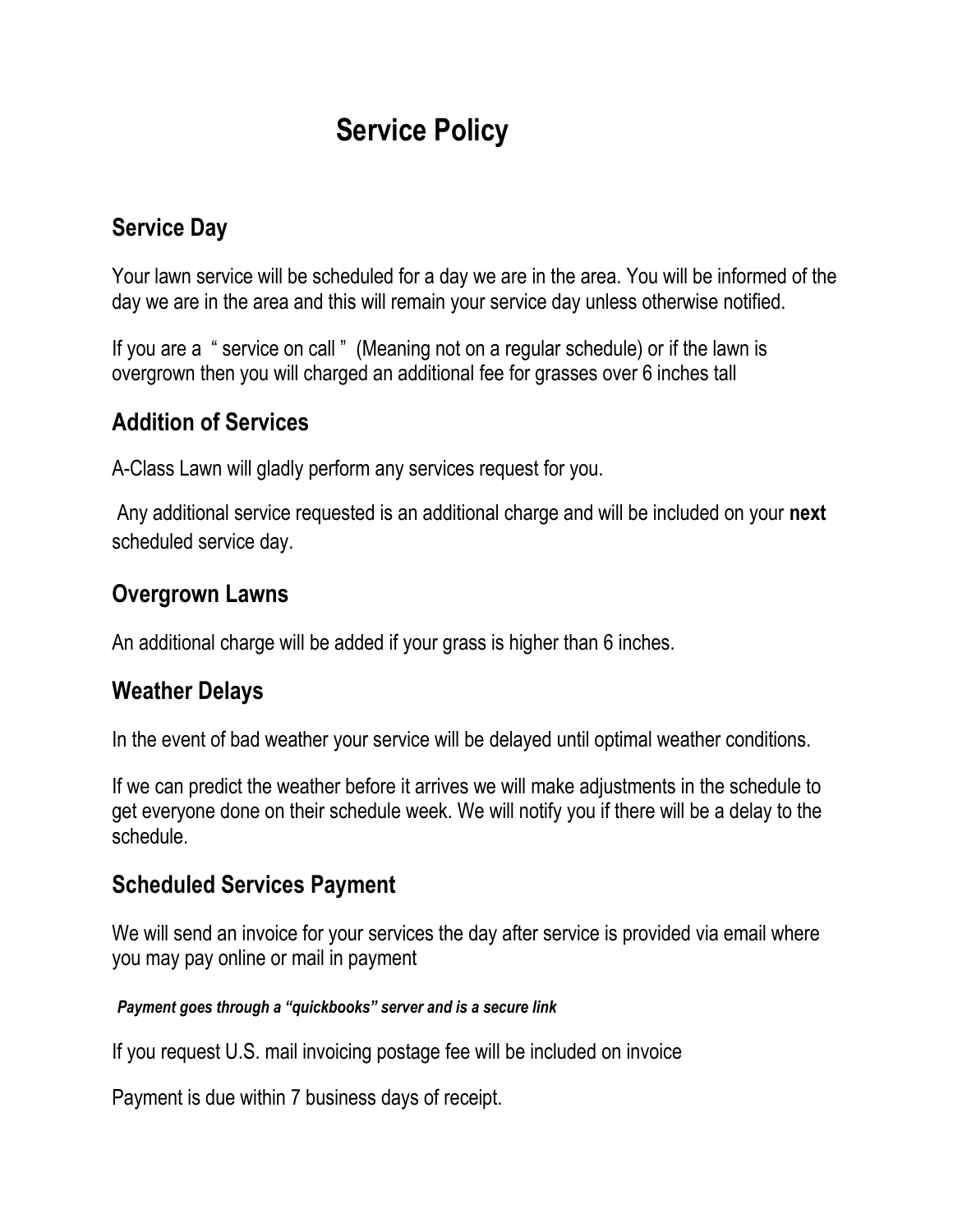Payment options include cash, check and online payment.

*If there is non-payment for services rendered after 30 days from time of service; services will be cancelled. There will also be a \$350.00 administrative fee and suit for non-payment will be filed with Small Claims Court of Williamson County. Court fees will be the responsibility of the client.* 

# **Return Check Fee**

**In the event of a returned check there is a \$35 return check fee**

## **Gates & Pets**

Please unlock gates before the day of your lawn service. If your back gate is locked we will service your front lawn only and invoice you for the *full* amount of service

Please secure your pets on your service day and please pick up pets feces as much as possible before your service day

## **Damages**

A-Class will take full responsibility of damages caused by our lawn equipment; not including items left in the yard (i.e. toys, pools, hoses) or wood fences. We will do our best to pick these items up as we see them

A-Class will not assume responsibility of disease or damage to lawns or landscape plants caused by excessive irrigation or lack of water. A-Class will notify you of any damages to items hidden in the landscape; however we will not assume responsibility for these items.

#### **Planting of flowers, grasses, hedges, and trees**

A-Class will not guarantee the planting of flowers, grasses, hedges and trees due to these items are perishable. These items will need to be watered on a regular basis.